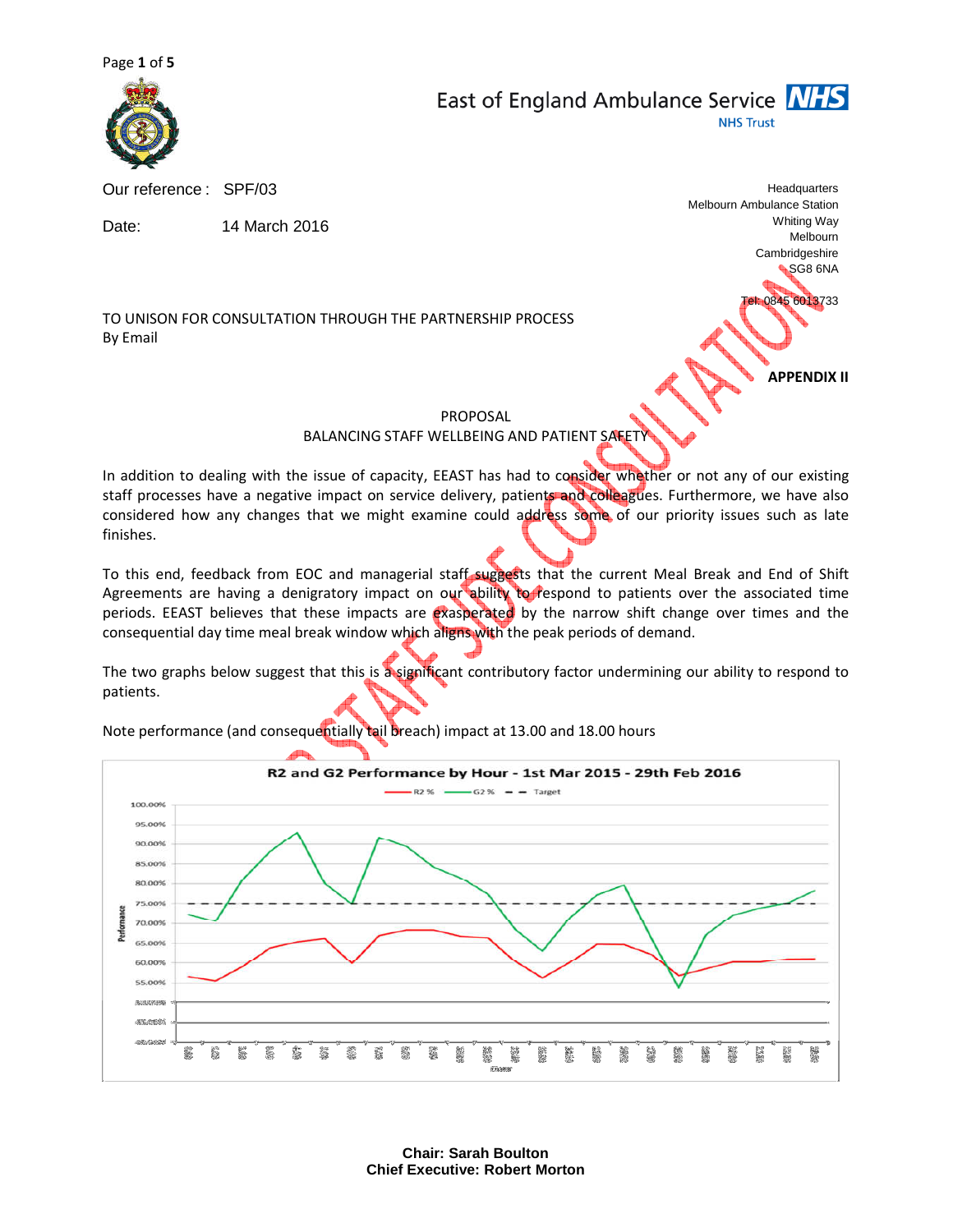#### Page 2 of 5



#### Note OOS time (and consequentially tail breach) impact between 12.00 and 19.00 hours

This view is strengthened by the increasing frequency of general broadcasts, and SURGE Plan activations that coincide with meal breaks and shift change over as outlined in the graph below:

|              |                |              |              |              |              |              |                |              |              |              |              |              |              |              | 「國           |              |              |              |              |              |              |              |              |              |              |
|--------------|----------------|--------------|--------------|--------------|--------------|--------------|----------------|--------------|--------------|--------------|--------------|--------------|--------------|--------------|--------------|--------------|--------------|--------------|--------------|--------------|--------------|--------------|--------------|--------------|--------------|
| <b>MONTH</b> | DAY            | 00:00        | 01:00        | 02:00        | 03:00        | 04:00        | 05:00          | 06:00        | 07:00        | 08:00        | 09:00        | 10:00        | 11:00        | 12:00        | 13:00        | 14:00        | 15:00        | 16:00        | 17:00        | 18:00        | 19:00        | 20:00        | 21:00        | 22:00        | 23:00        |
| 2016-03      |                | <b>AMBER</b> | AMBER        | AMBER        | <b>AMBER</b> | SABEI        | 3889           | 5757         |              | 586)         | AMBER        | AMBER        | <b>AMBER</b> | <b>AMBER</b> | AMBER        | 356          | RED          | <b>AMBER</b> | <b>AMBER</b> | 550          | RED          | RED          | 3EC          | RED          | 330          |
| 2016-03      | $\mathbb{Z}^2$ | RED          | <b>AMBER</b> | <b>AMBER</b> | <b>AMBER</b> | <b>AMBER</b> | spes           | GREE         | GREE         | <b>AMBER</b> | <b>AMBER</b> | 880          | <b>BLACK</b> | <b>BLACK</b> | <b>BLACK</b> | <b>BLACK</b> | <b>BLACK</b> | <b>BLACK</b> | <b>BLACK</b> | <b>BLACK</b> | <b>BLACK</b> | <b>BLACK</b> | <b>BLACK</b> | <b>BLACK</b> | RED.         |
| 2016-03      | 3.             | AEO.         | <b>RED</b>   | 380          | <b>AMBER</b> | <b>AMBER</b> | <b>AMBER</b>   | <b>AMBER</b> | <b>AMBER</b> | <b>AMBER</b> | <b>AMBER</b> | <b>AMBER</b> | <b>AMBER</b> | <b>AMBER</b> | <b>AMBER</b> | <b>AMBER</b> | REC          | RED          | <b>RED</b>   | 380          | RED          | <b>RED</b>   | <b>RED</b>   | 350          | <b>AMBER</b> |
| 2016-03      | $\overline{4}$ | <b>MBER</b>  | <b>AMBER</b> | AMBER        | AMBER        | AMBER        | <b>AMBER</b>   | AMBER        | see.         | 5861         | SREE         | RED          | AEC.         | RED          | <b>RED</b>   | RED          | AEC          | <b>BLACK</b> | <b>BLACK</b> | <b>BLACK</b> | <b>BLACK</b> | <b>BLACK</b> | <b>BLACK</b> | <b>BLACK</b> | <b>BLACK</b> |
| 2016-03      | 5              | <b>BLACK</b> | <b>BLACK</b> | <b>BLACK</b> | REC          | AMBER        | 39EEM          | GREE         | GREEK        | 5965         | 39 E E I     | GREEK        | AMBER        | AMBER        | 485          | 355          | AMBER        | <b>AMBER</b> | AMBER        | AMBER        | <b>AMBER</b> | AMBER        | AMBER        | AMBER        | AMBER        |
| 2016-03      | 6.             | AMBER        | AMBER        | <b>AMBER</b> | <b>AMBER</b> | <b>SASE</b>  | skeer          | <b>STEE</b>  | GREEN        | 5351         | AMBER        | AMBER        | RED          | 990          | <b>BLACK</b> | <b>BLACK</b> | <b>BLACK</b> | <b>BLACK</b> | <b>BLACK</b> | <b>BLACK</b> | <b>BLACK</b> | <b>BLACK</b> | <b>BLACK</b> | MBER         | <b>AMBER</b> |
| 2016-03      | 7              | AMBER        | GREE         | GREE         | GREET        | GREE         | <b>GREET</b>   | GREE         | GREE         | <b>AMBER</b> | AMBER        | 853          | <b>BLACK</b> | <b>BLACK</b> | <b>BLACK</b> | <b>BLACK</b> | 350          | RED          | <b>RED</b>   | 853          | RED          | RED          | 960          | 850          | 350          |
| 2016-03      | 8              | RED.         | RE2          | REE          | RED          | <b>RED</b>   | RED            | 3222         | GREE         | 5965         | 38EE         | AMBER        | <b>AMBER</b> | <b>AMBER</b> | <b>AMBER</b> | <b>AMBER</b> | <b>AMBER</b> | <b>AMBER</b> | <b>AMBER</b> | 330          | RED          | <b>RED</b>   | RED          | RED          | RED          |
| 2016-03      | 9              | RED.         | 383          | <b>AMBER</b> | <b>AMBER</b> | <b>AMBER</b> | AMBER          | <b>AMBER</b> | <b>ASE</b>   | 5866         | <b>SAGE</b>  | GREEN.       | 高田県          | SAFE         | <b>AMBER</b> | <b>AMBER</b> | <b>AMBER</b> | <b>AMBER</b> | <b>AMBER</b> | 386          | 3EC          | <b>AMBER</b> | <b>AMBER</b> | <b>REEN</b>  | 646B         |
| 2016-03      | 10             | app          | GREE         | GRES         | GREET        | (GREE)       | GREEK          | GREE         | GREEK        | GREE         | GREE         | AMBER        | <b>AMBER</b> | <b>AMBER</b> | AMBER        | <b>AMBER</b> | <b>AMBER</b> | AMBER        | <b>AMBER</b> | ego          | 350          | RED          | <b>AMBER</b> | AMBER        | AMBER        |
| 2016-03      | 11             | <b>AMBER</b> | <b>AMBER</b> | <b>AMBER</b> | 34 E D       | GREEN        | 0884           | <b>SAFE</b>  | CAEDI        | 6861         | 6853         | (FREE)       | 3469         | <b>AMBER</b> | <b>AMBER</b> | RED          | REC          | RED.         | 355          | <b>BLACK</b> | <b>BLACK</b> | <b>BLACK</b> | <b>BLACK</b> | <b>BLACK</b> | REO          |
| 2016-03      | 12             | RED          | <b>SED</b>   | 320          | RED          | RED          | 59 EE          | GREE         | <b>GREET</b> | 5866         | SREE         | AMBER        | <b>AMBER</b> | <b>AMBER</b> | RED          | <b>RED</b>   | RED          | <b>AMBER</b> | <b>AMBER</b> | AMBER        | <b>AMBER</b> | <b>AMBER</b> | <b>AMBER</b> | <b>AMBER</b> | <b>AMBER</b> |
|              |                |              | TIT .        |              |              |              | $\blacksquare$ | ÷            |              |              |              |              |              |              |              |              |              |              |              |              |              |              |              |              |              |

In this context, EEAST believes that we need to take some meaningful steps to address these risks to patients but in doing so, use the opportunity to trial a number of measures focused on reducing the frequency of late finishes to better support colleagues.

Therefore, EEAST is proposing the following trial measures over a fixed period of 20 weeks starting Tuesday 29<sup>th</sup> March 2016 up to Tuesday 19<sup>th</sup> August 2016.

# The Proposal – Phase 1 (4 week period) – Review Milestone\* – 26<sup>th</sup> April 2016

- 1. Initiate a Quality Impact Assessment (QIA) of these measures on a dynamic basis.
- 2. Introduce a "Staff Well Being Desk" (SWBD) within each EOC to focus on safe guarding the welfare and wellbeing of staff. The core skill set required will be logistical planning. The desk will co-ordinate, review and action initiatives to combat shift over-runs, equalizing of meal break times and consider the general wellbeing of staff by alerting the Command Cell (see below).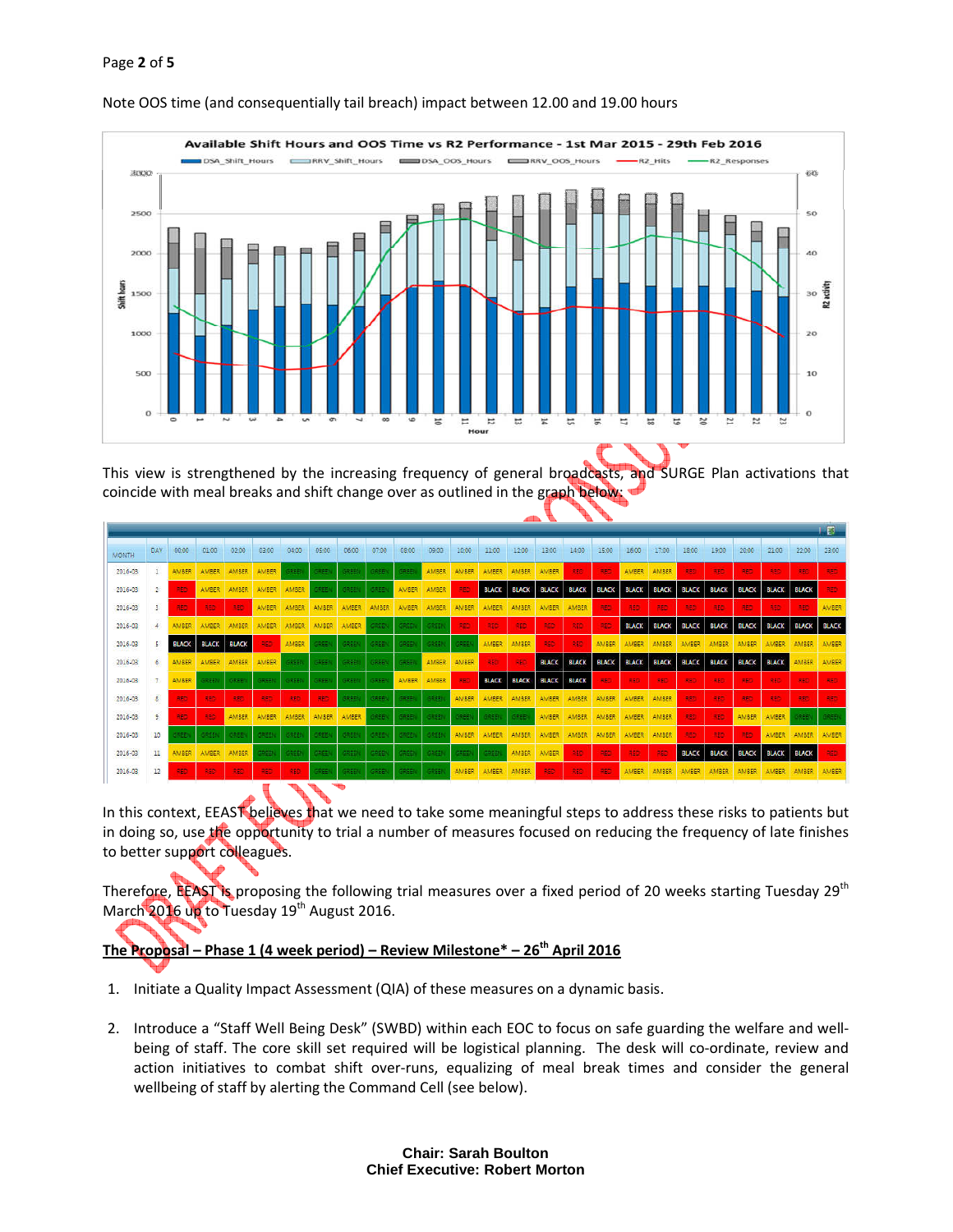- 3. Introduce an evidence based Fatigue Risk Management System (FRMS) (These documents have been previously shared with UNISON and will be communicated through the line management structure when this proposal has reached its final iteration prior to implementation) which will provide the tools required by the SWBD to monitor and support staff, reduce the potential for fatigue and eliminate the possibility of individual abuse and subsequent undermining of the concept.
- 4. Require the newly established 24/7 Command Cell to provide a senior oversight and escalation for disputed decisions.
- 5. Empower and authorise the SWBD to make discretionary decisions within the confines of this proposed system. Referral to the Command Cell should be on an exceptions basis or in the event of a disputed decision.
- 6. Suspend the current End of Shift Agreement, which since its introduction, has not proven effective in relation to late finishes and is potentially harmful to patient care.
- 7. Suspend meal break points currently contained within the Meal Break Agreement. The rest period to commence within 5 minutes of being recorded as "CLEAR" after the last allocated job within the rest break window.
- 8. Empower and authorise the SWBD to identify the most appropriate means to repatriate a crew to their home Depot (or home) if the Fatigue Score Calculator suggests that they would be exposed to unnecessary risk to drive themselves. These actions will be supported by the Command Cell if required.
- 9. The Informatics Team to provide analysis of the average job cycle time for each Station.
- 10. SLMs to engage with local staff side representatives to agree what the average job cycle time is for each Station in their respective area based on the information provided by the Informatics Team.
- 11. If at any stage during Phase 1, patient safety is compromised, the Gold Commander will exercise current authority to declare "TRIAL STOP"\*\*\*\* resulting in all processes returning immediately to the current (default) position.

# The Proposal – Phase 2 (4 week period) – Review Milestone\* – 24<sup>th</sup> May 2016

- 1. Once confirmed, SLMs to consult with local staff side representatives to explore changes to shift overlaps in any Station, within their respective area, where there is more than one shift on duty. The minimum shift overlap should be at least equal to the average job cycle time. Any revised shift starting and finishing times should be agreed locally within these parameters. Furthermore shifts starting and finishing times across clusters of Stations or neighbouring Stations should be offset with each other to offer the maximum response capacity in a given SLM area during shift changeover times.\*\*
- 2. Empower and authorise the SWBD in EOC to authorise "INTELLIGENT X-RAY"\*\*\* on a discretionary and individual case by case basis, where they believe a staff member(s) is being exposed to unnecessary fatigue and/or excessive late finishes. Fatigue will only be considered on objective grounds within the confines of the FRMS and based on the associated Fatigue Score Calculator.
- 3. For long distance transfers in excess of 4 hour round trip in driving time, consider the implementation of "mid-point" clinical handovers so as to minimise the potential for late finishes. Such requests to be made to and considered by the SWBD and decided upon by the Command Cell subject to SWBD recommendation.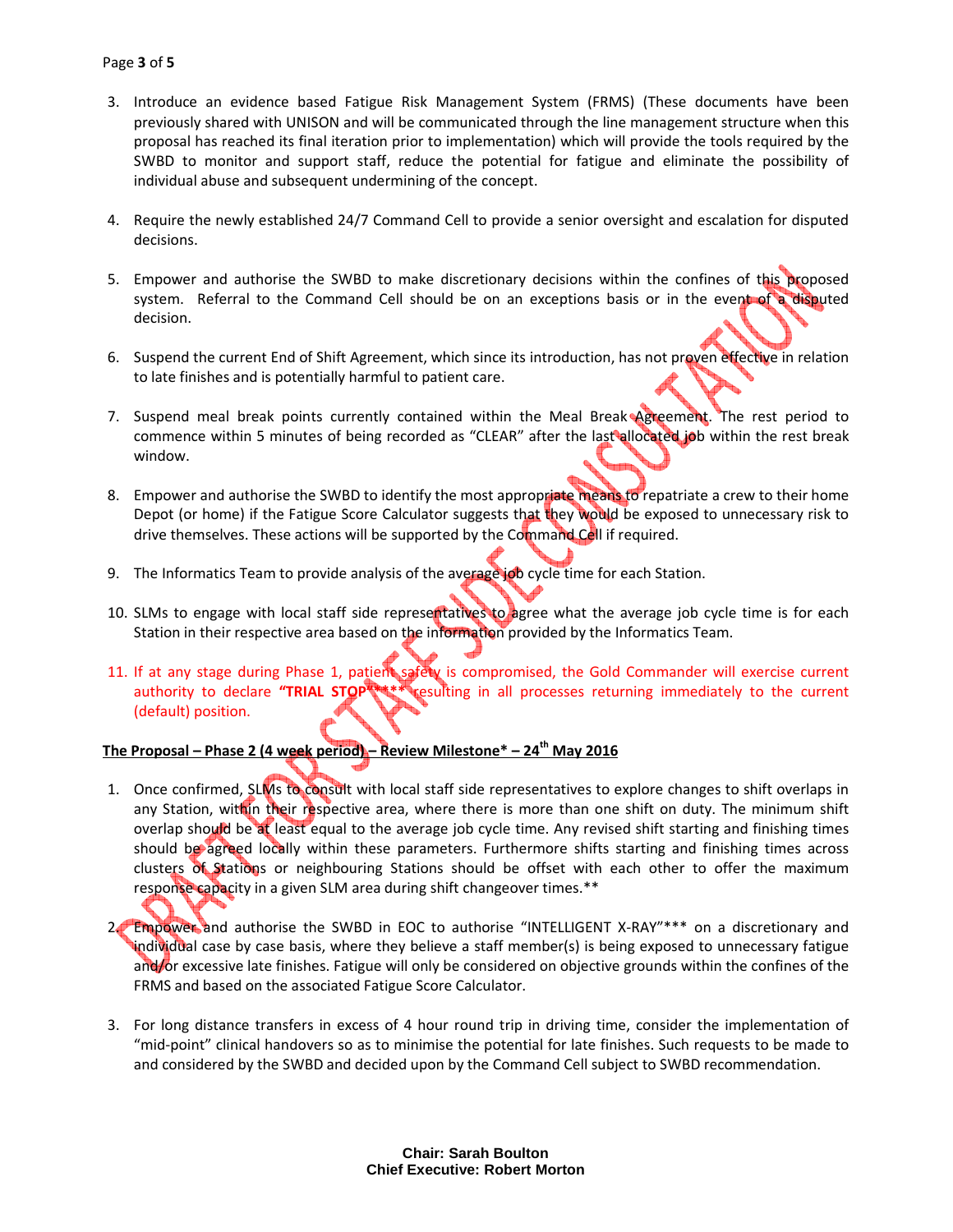#### Page 4 of 5

4. If at any stage during Phase 2, patient safety is compromised, the Gold Commander will exercise current authority to declare "TRIAL STOP"\*\*\*\* resulting in all processes returning immediately to the current (default) position.

#### The Proposal – Phase 3 (4 week period) – Review Milestone $*$  – 21 $*$  June 2016

- 1. Suspend the current Meal Break Agreement
- 2. Explore the deliverability of two 20-minute undisturbable rest breaks in 12-hour shifts only, to occur between the  $2^{nd}$  and  $5^{th}$  hour, and the  $7^{th}$  and  $10^{th}$  hour of the 12-hour shift.
- 3. The time between the allocation of the 1<sup>st</sup> and 2<sup>nd</sup> rest breaks to be a minimum of 3 hours and a maximum of 6 hours.
- 4. Rest Breaks to be triggered by EOC and/SWBD rather than self-selection.
- 5. If at any stage during Phase 3, patient safety is compromised, the Gold Commander will exercise current authority to declare "TRIAL STOP"\*\*\*\* resulting in all processes returning immediately to the current (default) position.

# The Proposal – Phase 4 (4 week period) – Assessment Period\* – 19<sup>th</sup> July 20:

- 1. The trial will be considered successful if the following indicators are adhieved:
	- Peak out of OOS time associated with meal breaks and shift change over windows reduced
	- Tail Breaches reduce (patient safety risk reduced)
	- Reduced frequency of significant\*\*\*\*\* late finishes
	- Reduction of late meal breaks
	- The Quality Impact Assessment is completed and can demonstrate that patient safety has improved.
	- Informatics modelling\*\*\*\*\*\* of both pre-trial and post-trial trends shows a clear trajectory of improvement.
- 2. The impact of these measures to be subject to a review through a workshop currently proposed for the 28<sup>th</sup> April 2016.
- 3. If at any stage during Phase 4, patient safety is compromised, the Gold Commander will exercise current authority to declare "TRIAL STOP"\*\*\*\* resulting in all processes returning immediately to the current (default) position.

### The Proposal – Phase 5 (4 week period) – Consolidation Period\* – 19<sup>th</sup> August 2016

If the trial is deemed to be successful based on the indicators set out in Phase 4, then the following actions will need to be completed:

- 1. Review and revise the Meal Break Agreement
- 2. Rescind the current End of Shift Agreement
- 3. Consider the need to amend any other policies or arrangements
- 4. Jointly communicate the outcome to key stakeholders

**Chair: Sarah Boulton Chief Executive: Robert Morton**